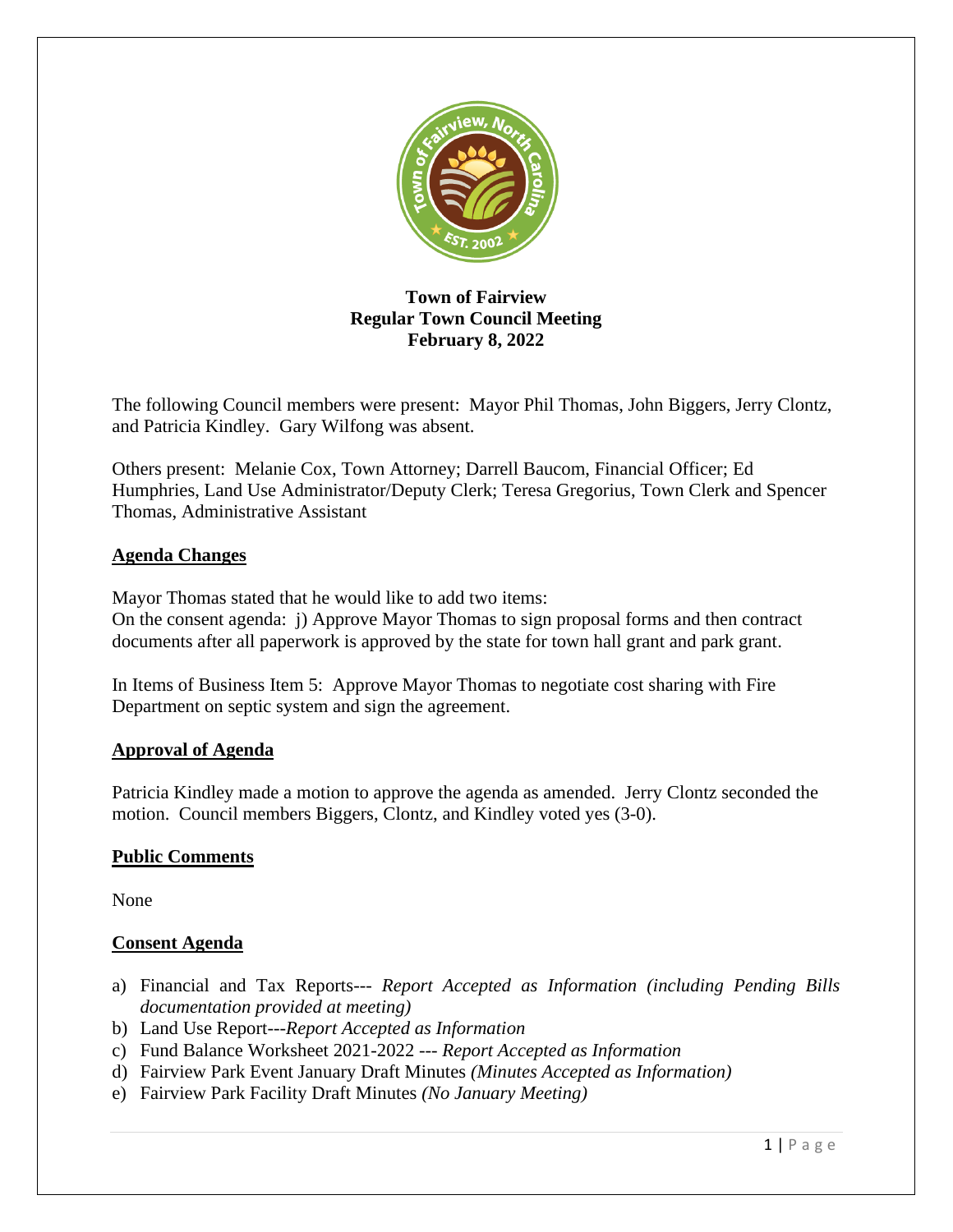- f) Planning Board Draft Minutes *(No January Meeting)*
- g) Approve Council Minutes for January 11, 2022
- h) Conflict of Interest Policy 2022
- i) Fairview Cost Principal Policy 2022
- j) Approve Mayor Thomas to sign proposal forms and then contract documents after all paperwork is approved by the state for town hall grant and park grant

Patricia Kindley made a motion to approve the consent agenda as amended. John Biggers seconded the motion. Council members Biggers, Clontz, and Kindley voted yes (3-0).

#### **Items of Business**

#### **Item 1: Discuss/Approve Text Change #TC 22-003**

Ed Humphries presented Text Change #TC 22-003 regarding Fairview Land Use Ordinance Section 32 (a) Voting of the Board of Adjustment. In the process of restructuring the Board of Adjustment, the attorney suggested that the Town update Land Use Ordinance Section 32 (a).

#### **Mayor Opened Public Hearing**

### **No Public Comments**

#### **Mayor Closed Public Hearing**

Patricia Kindley made a motion to approve Text Change #TC 22-003 stating the 4/5 vote is only required for a variance and a simple majority for any other quasi-judicial matters (Per Statute 160D). Motion to approve would include the following zoning statement: The proposed zoning amendment under consideration is found to be reasonable and consistent with the recommendations of the Town's adopted Comprehensive Plan, the Town of Fairview Land Use Plan (Revised November 11, 2018), and the Town of Fairview Land Use Ordinance (effective July 1, 2005). John Biggers seconded the motion. Council members Biggers, Clontz, and Kindley voted yes (3-0).

#### **Item 2: Appoint Board of Adjustment members and terms**

Ed Humphries presented the new Board of Adjustment (BOA) members and alternates applications to the Council. Mr. Humphries noted that the past BOA only had two cases in twelve years. Mr. Humphries will have the new members meet at least once a year to review procedures or as cases arise. Below is the list of members and alternates being considered for the BOA:

Chrisie Black (3-year term) Doug Buchanan (3-year term) David Link (3-year term), Josh Presley (2-year term) Bill Riffle (2-year term) Alternate: Alex Karakosta (3-year term)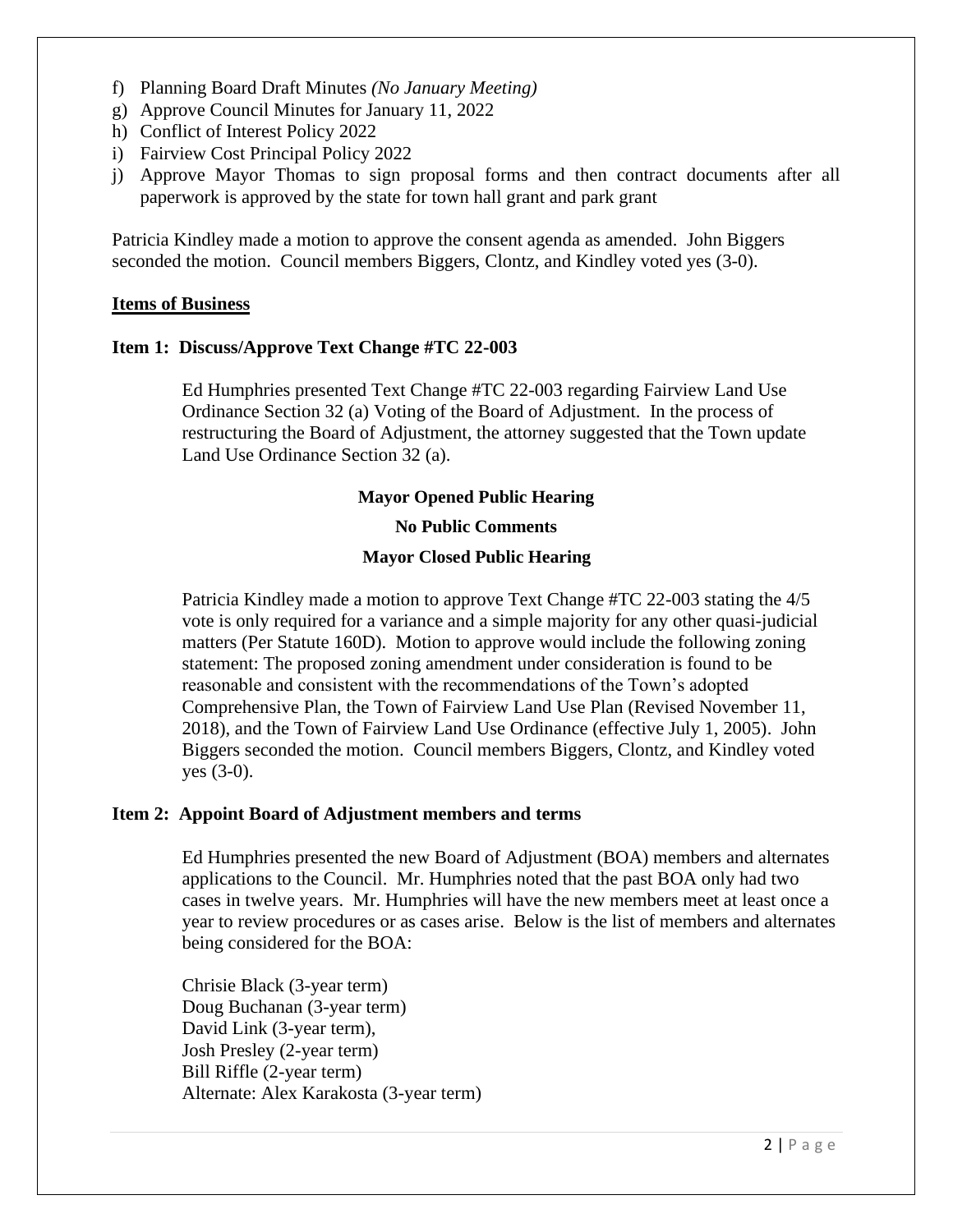Alternate: Jim Brewer (2-year term)

Patricia Kindley made a motion to appoint Board of Adjustment members and alternates as listed. Jerry Clontz seconded the motion. Council members Biggers, Clontz, and Kindley voted yes (3-0).

### **Item 3: Appoint Fred Rogers as an alternate member on the Planning Board**

Ed Humphries presented an application for Fred Rogers as an alternate member on the Planning Board (term to expire September 2022) to the Council. Mr. Rogers would replace Josh Presley who moved to a full member on the Board.

Jerry Clontz made a motion to appoint Fred Rogers as an alternate member to the Planning Board. Patricia Kindley seconded the motion. Council members Biggers, Clontz, and Kindley voted yes (3-0).

# **Item 4: Discuss Event Planning Coordinator Position**

Lisa Thomas, Chairman of the Fairview Park Event Committee, presented the Council with the request to hire an event planning coordinator to assist the Park Event Committee with all the events at the park. The Committee anticipates the position to be contract/salaried and serve as the liaison/secretary to them as noted in the outline she passed out to Council members. Council members discussed and will discuss further at the Council retreat in March. They advised Ms. Thomas to advertise on the town website and Facebook.

# **Item 5: Approve Town of Fairview/Fire Department Septic System**

Mayor Thomas has been in contact with the Fire Department regarding the septic system that is needed by the Town. He has requested that the Council approve him to negotiate cost sharing with the fire department on septic system and sign the agreement. The Council discussed.

John Biggers made a motion to approve Mayor Thomas to negotiate cost sharing with the fire department on septic system and sign the agreement. Jerry Clontz seconded the motion. Council members Biggers, Clontz, and Kindley voted yes (3-0).

# **Council Comments**

Patricia Kindley reported that she is donating the remaining monies from her campaign fund (\$2,132.20) to be used for a park literacy-based story walk for children.

Jerry Clontz reported the Facility Committee will be setting up a spring clean-up day at the park for April.

Mayor Thomas stated that he attended a Chamber of Commerce meeting with legislators in January and spoke with a couple of our county commissioners, Senate Representative Paul Newton and House Representative Dean Arp about redistricting and broadband. The UC